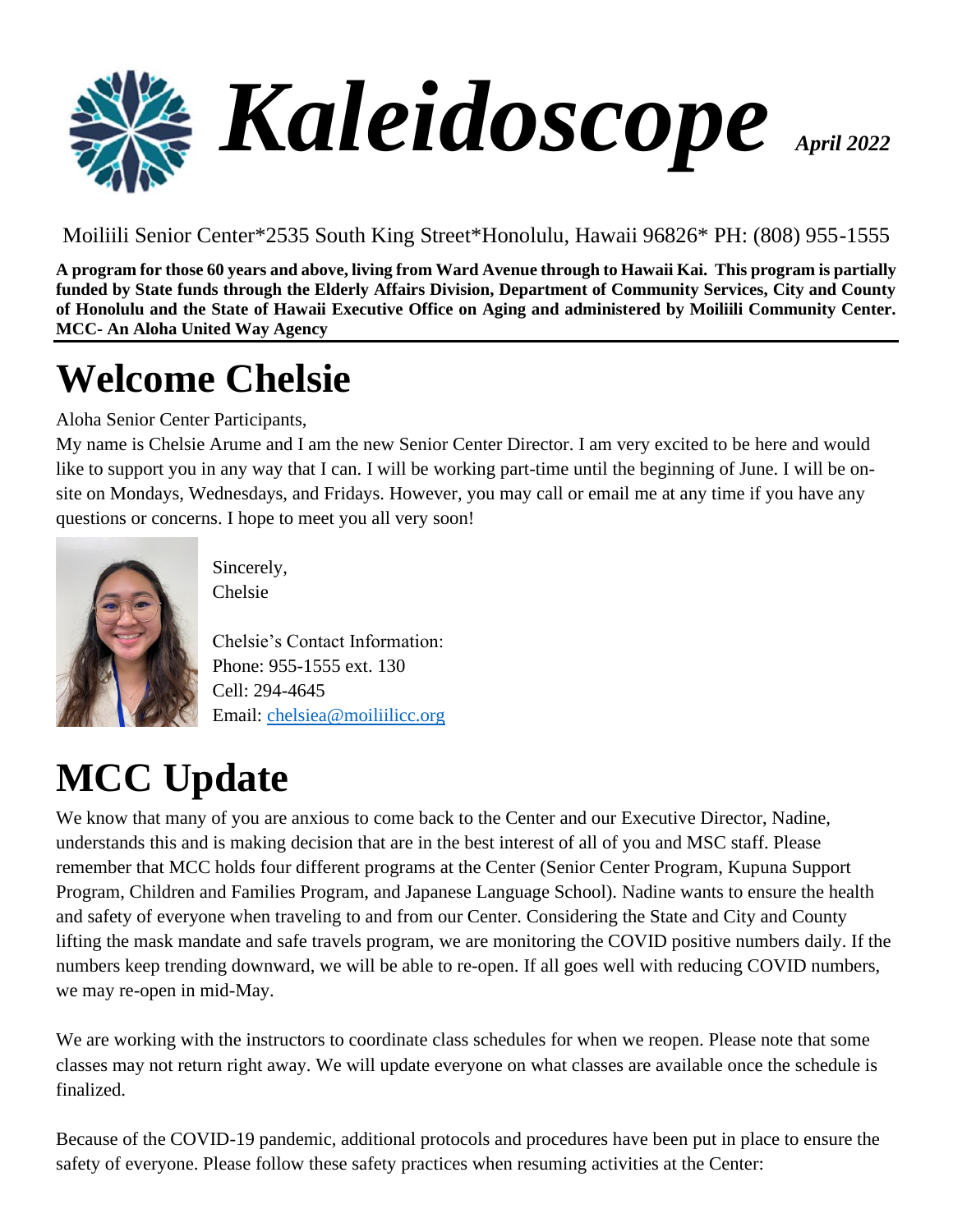- Temperatures must be taken upon arrival and before leaving for the day to ensure no one has a fever before leaving MCC. [Per the Centers for Disease Control and Prevention (CDC), a fever is read at 100.4. However, to be extra safe, anyone with a temperature over 99.6 should go home.] You can receive temperature checks at the main office or the Senior Center office. Please note: Temperatures may be taken again at random throughout the day; especially if someone feels ill.
- Wear a mask prior to arriving at the Center. (If you cannot wear a mask for medical reasons, a face shield may be provided for use on property; DO NOT take face shields off property. DO NOT share face shields. Face shields will be disinfected after each use).
- Remember to disinfect or wash your hands often throughout the day and especially before and after eating.
- Wash your hands with soap and water for at least 20 seconds before and after eating and after using the restroom.
- DO NOT share food.
- No handshaking or contact with anyone.
- Do not crowd together.
- Please follow the designated red tape for social distancing. If there is no red tape in the immediate area, please use your judgement to ensure social distancing.
- If able, open doors and windows instead of using the air conditioner to allow for ventilation. If you use the air conditioner, please set it at 75oF and refrain from turning on ceiling fans (per CDC).
- After each use, all classrooms will need to be disinfected, chairs, tables, doorknobs, light switches, etc.
- If you travel off island, even if you have been vaccinated, we recommend you stay home for at least three days after you return to ensure you do not have any symptoms of COVID.
- If you feel sick do NOT come in.

Senior Center staff will contact and inform participants when we are able to resume the program. We hope you all continue to take care and stay safe.

## **New Classes**

Seniors of the Moiliili Community Center. I hope everyone is Well and Safe. Anyway, some of you know me. Glen. I have two classes at the center. Card Games and Modified Games (soon to have a name change) and on Zoom Card Games. I'm planning to add a couple of new classes.

Card Deck Bingo or CD Bingo and Friendly Matters. CD Bingo will be on Zoom primarily and a night class. But I'll have the game on my regular Card Games class at the center. My other new class Friendly Matters is a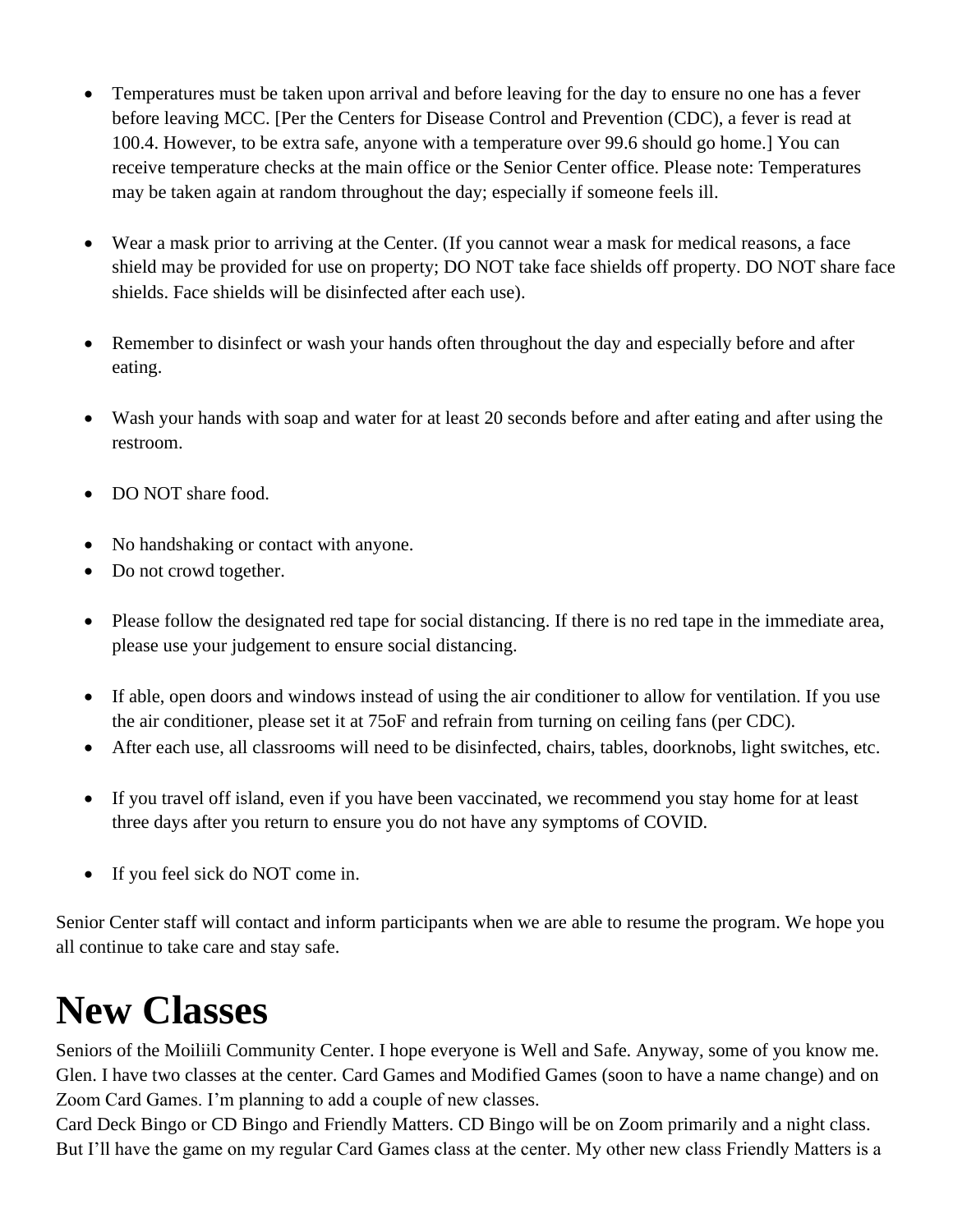class where you can relax make new friends and just talk about whatever on your mind and maybe learn something new. Any topic of discussion.

Card Deck Bingo on Zoom Wednesday evenings 7:30pm to 8:10pm. Note: Due to the Corona Virus. No plans to offer prizes at this time. Friendly Matters on Zoom on Monday mornings 11am to 11:40am.

For those who are interested please contact Paula (paualr@moiliilicc.org or  $(808)955-1555$ ) at the center.

## **Services - Transportation/Escort:**

Program Worker, Sukil Suh, is available from 9:00 a.m. – 2:30 p.m., Monday through Fridays, to assist in transportation/escort service to doctors' appointments, grocery shopping, haircuts, post office and other necessary places. Appointments with Sukil are first come, first served. Please call ahead of time to reserve your transportation needs with Sukil.

### Shopping Delivery:

Participants may order groceries from their supermarket and pay on-line on your own or you may contact us to make the order for you if you are comfortable giving us your credit card number for that particular transaction. Please note: We do not retain or keep on file credit card numbers. The information is deleted. Sukil will pick up the goods and deliver them to the members. Please call the senior program for more information. Note: All services are free. Program worker will not accept tips. Donations to the Moiliili Senior Center are welcomed.

### **Variety Show**

For the fifth consecutive month, 16-year old Riley Yoshio Regan will host a free variety show via Zoom highlighting Hawaii's local talent. The next one-hour show will be **Sunday, April 17, at 1:00 pm.** 

When asked why he continues to coordinate a monthly show via Zoom, he said, "Sadly, throughout this pandemic, Hawaii's senior citizens have been isolated in senior living facilities or their homes. With many senior events and shows having been cancelled or postponed, I thought it would be nice to host a free show in honor of Hawaii's kupuna by highlighting the talent we have in our communities across the state.

Those interested in watching the show on April 17 are asked to pre-register by clicking the below zoom link: **[https://us02web.zoom.us/webinar/register/WN\\_NgWobnUJRwGBT\\_h\\_Q7KFOA.](https://us02web.zoom.us/webinar/register/WN_NgWobnUJRwGBT_h_Q7KFOA)**

After registering, registrants will receive a confirmation email containing information about joining the webinar.

Last month's show may be viewed at: **<https://youtu.be/JSLCGP8C7vk>**

For more information, contact Riley Yoshio Regan at **[yoshio.regan@gmail.com](mailto:yoshio.regan@gmail.com)**